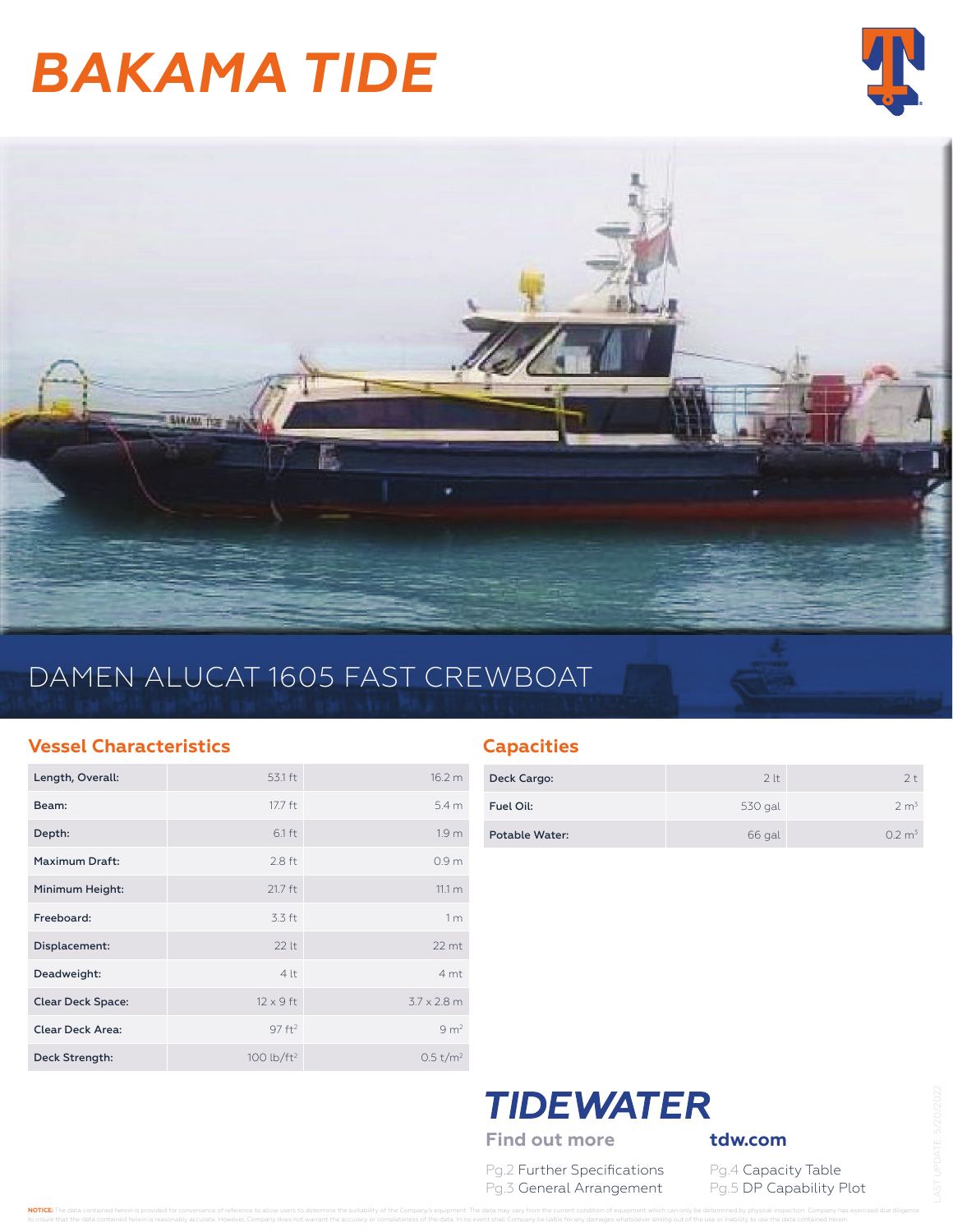## Further specifications **BAKAMA TIDE**



#### **Machinery**

| Main Engines (2):       |               |      | CAT 3406F DI-TA        |
|-------------------------|---------------|------|------------------------|
| Total HP:               |               |      | 1.200                  |
| Propellers (2):         |               |      | Waterjet Kamewa FF375S |
| Primary Generators (1): | $5 \text{kw}$ | 230v | 50 <sub>hz</sub>       |
| Driven by:              |               |      | MAIN FNGINE            |

## **Performance**\*

| <b>Fuel Consumption Vs Speed</b> |                                             |
|----------------------------------|---------------------------------------------|
| Maximum:                         | 5.3 $m^3$ /day (58 gph) @ 29 knots          |
| Cruising:                        | $2.5 \text{ m}^3$ /day (27 gph) @ 21 knots  |
| Economical:                      | 1.5 m <sup>3</sup> /day (16 gph) @ 15 knots |
| Standby:                         | $0.4 \text{ m}^3$ /day (4 gph) @ 0 knots    |
| Range @ 21 Knots:                | $400 \text{ nm}$                            |

| Anchors (1):         | 53 lbs POOL                  |
|----------------------|------------------------------|
| <b>Anchor Chain:</b> | 10 m of 10 mm chain per side |

## **Deck Equipment Nav/Comms Equipment**

| Radar(s):      |                                 |
|----------------|---------------------------------|
| Depth Sounder: |                                 |
| Radio:         | $2 \times VHF$ ; $1 \times SSB$ |

## **Registration**

| Flag:            |         | Vanuatu                |
|------------------|---------|------------------------|
| Year Built: 2003 |         | Call Sign: YJUB7       |
| Builder:         |         | <b>DAMEN SHIPYARDS</b> |
| Tonnage (ITC):   | 24.7 GT | 97 NT                  |

### **Accommodations**

| <b>Passenger Seats:</b> |  |
|-------------------------|--|
| Certified to Carry:     |  |

\*Approximate values assuming Ideal Conditions

### **tdw.com**

NOTICE: The data contained herein is prothe data contained herein is reasonably accurate. However, Company does not warrant the accuracy or completeness of the data. In no event shall Company be liable for any damages whatsoever arising out of the use or inabili